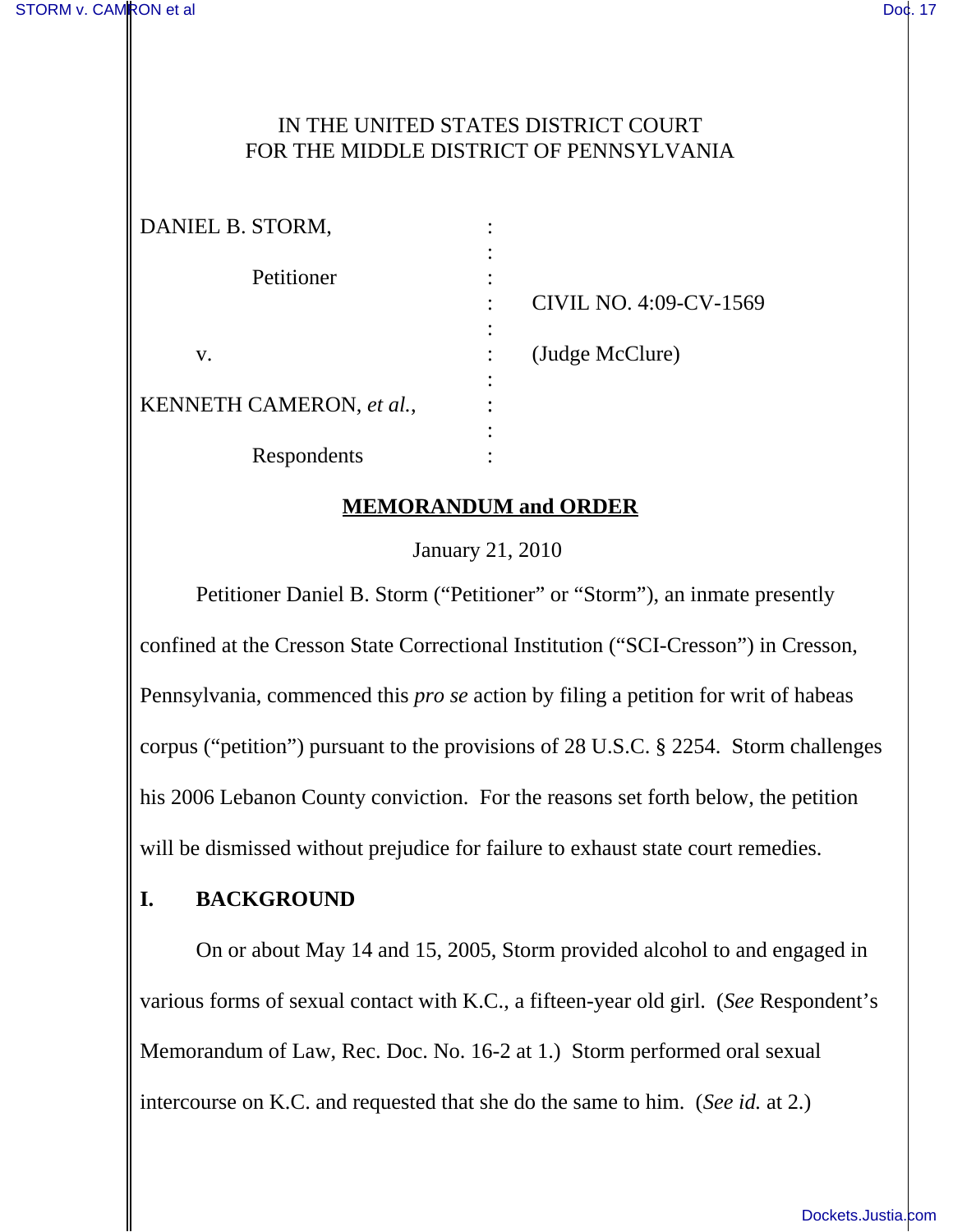Ultimately, the parties ended up engaging in vaginal sexual intercourse. (*See id.*) Storm also took photographs of K.C. (*See id.*) The incident occurred at Storm's home. (*See id.* at 1.)

On May 22, 2005, during an interview with Pennsylvania State Police Trooper James Biever, Storm acknowledged that he knew K.C. and had met her at church several years before. (*See id.* at 2.) He also admitted to engaging in oral sex with K.C. (*See id.*) Although he initially denied it, eventually he also admitted to engaging in vaginal sexual intercourse with K.C. (*See id.*) Storm also showed Pennsylvania State Police Trooper O'Neill four (4) photographs that he had taken of K.C. during their May 2005 encounter. (*See id.*) Trooper O'Neill observed that K.C. was in a partially nude state in all of the photographs. (*See id.*)

On June 8, 2005, Storm was charged with one (1) count of Involuntary Deviate Sexual Intercourse, one (1) count of Statutory Sexual Assault, one (1) count of Aggravated Indecent Assault, one (1) count of Sexual Abuse of Children, one (1) count of Corruption of Minors, one (1) count of Indecent Assault, and one (1) count of Selling or Furnishing Liquor or Malt or Brewed Beverages to Minors. (*See id.* at 1.)

Storm waived his preliminary hearing on September 19, 2005. (*See id.*) On December 22, 2005, Storm entered a guilty plea before the Honorable John C. Tylwalk. On April 26, 2006, Storm appeared before Judge Tylwalk for his hearing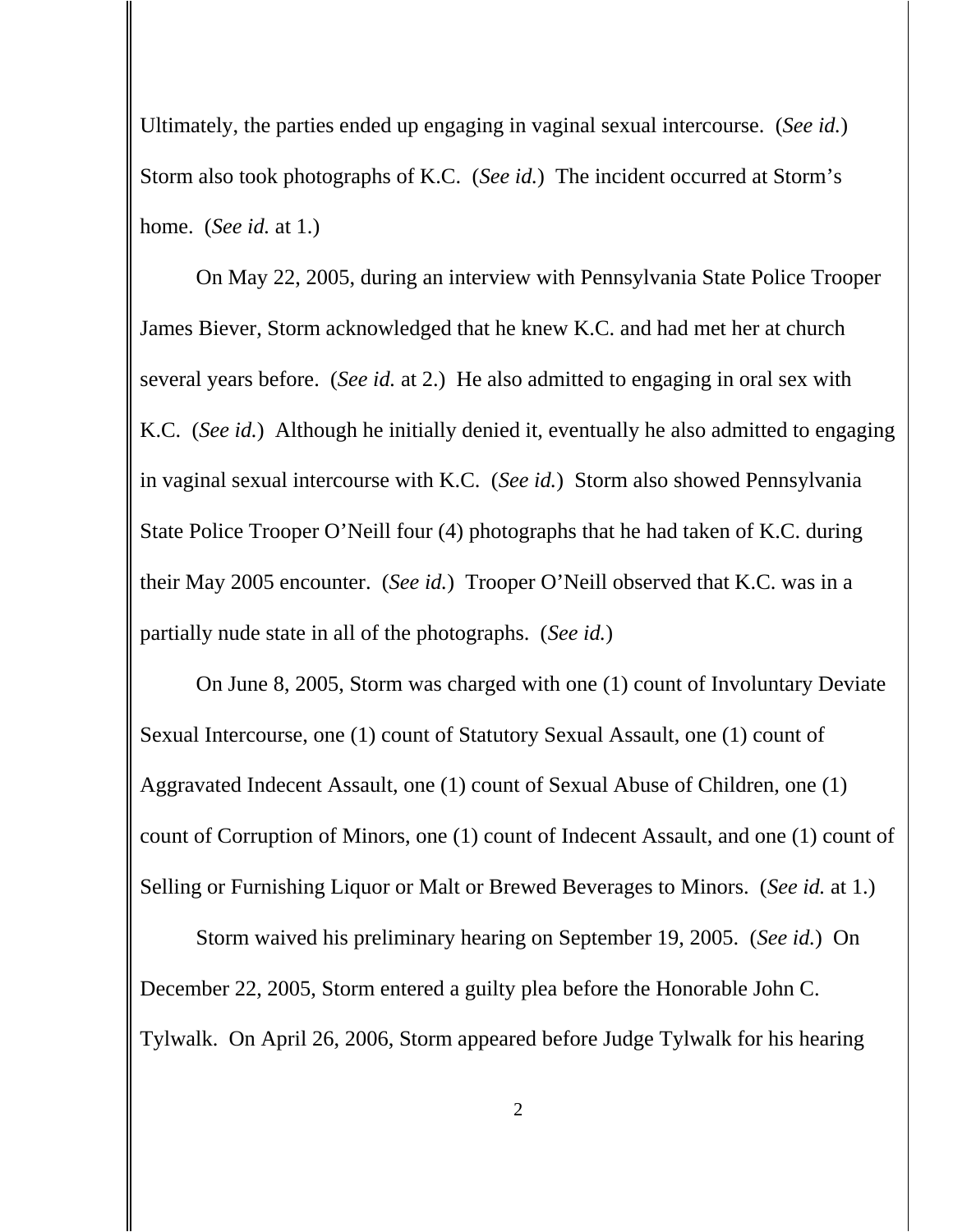and sentencing pursuant to Megan's Law. *See* 42 Pa. Cons. Stat. Ann. § 9791 *et seq*. At that time, Storm was found to be a sexually violent predator and was sentenced to a term of imprisonment of twenty (20) months to four (4) years in the state correctional institution. (*See id.* at 2-3.) No direct appeal was filed. (*See id.* at 3.) On April 30, 2007, Storm filed petition under Pennsylvania's Post Conviction Relief Act ("PCRA"), 42 Pa. Cons. Stat. Ann. §§ 9541 *et seq.*, in the Lebanon County Court of Common Pleas. (*See id.*) For unknown reasons, the PCRA court did not issue a Rule to Show Cause until almost one (1) year later on April 21, 2008. (*See id.* n. 5; Criminal Docket Sheet, Rec. Doc. No. 16-16 at 11.) On the same date, counsel was appointed to represent Storm. (*See id.* at 3.) At an evidentiary hearing on February 12, 2009, testimony was offered by Storm and the attorney who represented him at the time of his guilty plea. (*See id.*) On July 22, 2009, Storm's PCRA petition was dismissed. (*See id.*) On August 21, 2009, Storm filed a notice of appeal to the Pennsylvania Superior Court that still is pending.<sup>1</sup> (See id.)

Storm initially filed the instant petition raising due process, prosecutorial

http://ujsportal.pacourts.us/docketsheets/appellate.aspx.

<sup>1</sup> This Court accessed the Pennsylvania Superior Court electronic docket sheet at 1480 MDA 2009 and verified that Storm's appeal from the dismissal of his PCRA petition still is pending inasmuch as the Commonwealth's brief is due to be filed on February 18, 2010. *See* Pennsylvania's Unified Judicial System Webportal, Appellate Courts Docket Sheets, available at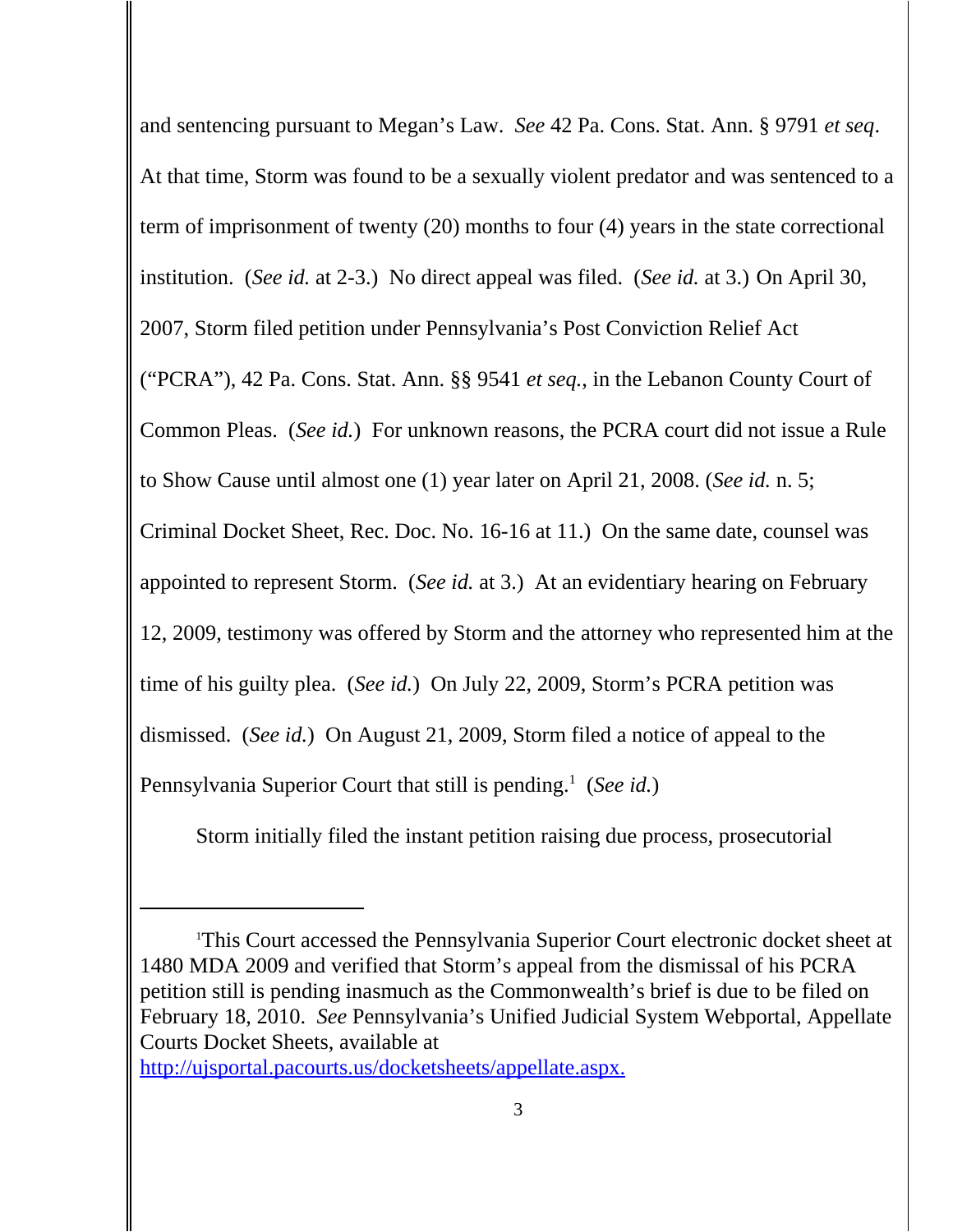misconduct, and ineffective assistance of counsel claims in the United States District Court for the Eastern District Court. (*See* Rec. Doc. No. 1.) Because he is challenging a conviction in the Lebanon County Court of Common Pleas, which is located in this District, his petition was transferred to this Court on August 14, 2009. (*See* Rec. Doc. Nos. 1-3.) In accordance with *United States v. Miller*, 197 F.3d 644 (3d Cir. 1999), and *Mason v. Meyers*, 208 F.3d 414 (3d Cir. 2000), on September 3, 2009, this Court issued a formal notice to Storm that he either could have his petition ruled on as filed, or withdraw his petition and file one all-inclusive § 2254 petition within the one-year statutory period prescribed by the Antiterrorism and Effective Death Penalty Act ("AEDPA"). (Rec. Doc. No. 5.) On September 14, 2009, Storm filed his notice of election requesting that the court rule on the petition as filed. (Rec. Doc. No. 7.) Prior to filing his notice of election, Storm also filed an application for bail. (Rec. Doc. No. 6.)

By Order dated October 15, 2009, Respondents were directed to file responses to the petition and application for bail within twenty (20) days. (Rec. Doc. No. 8.) Following a request for a sixty (60) day extension of time, which was granted, on December 31, 2009, responses to the petition (Rec. Doc. No. 16) and application for bail (Rec. Doc. No. 15) were filed. Although Storm was given the opportunity to file a reply, the deadline for filing a reply has passed, and no reply has been filed.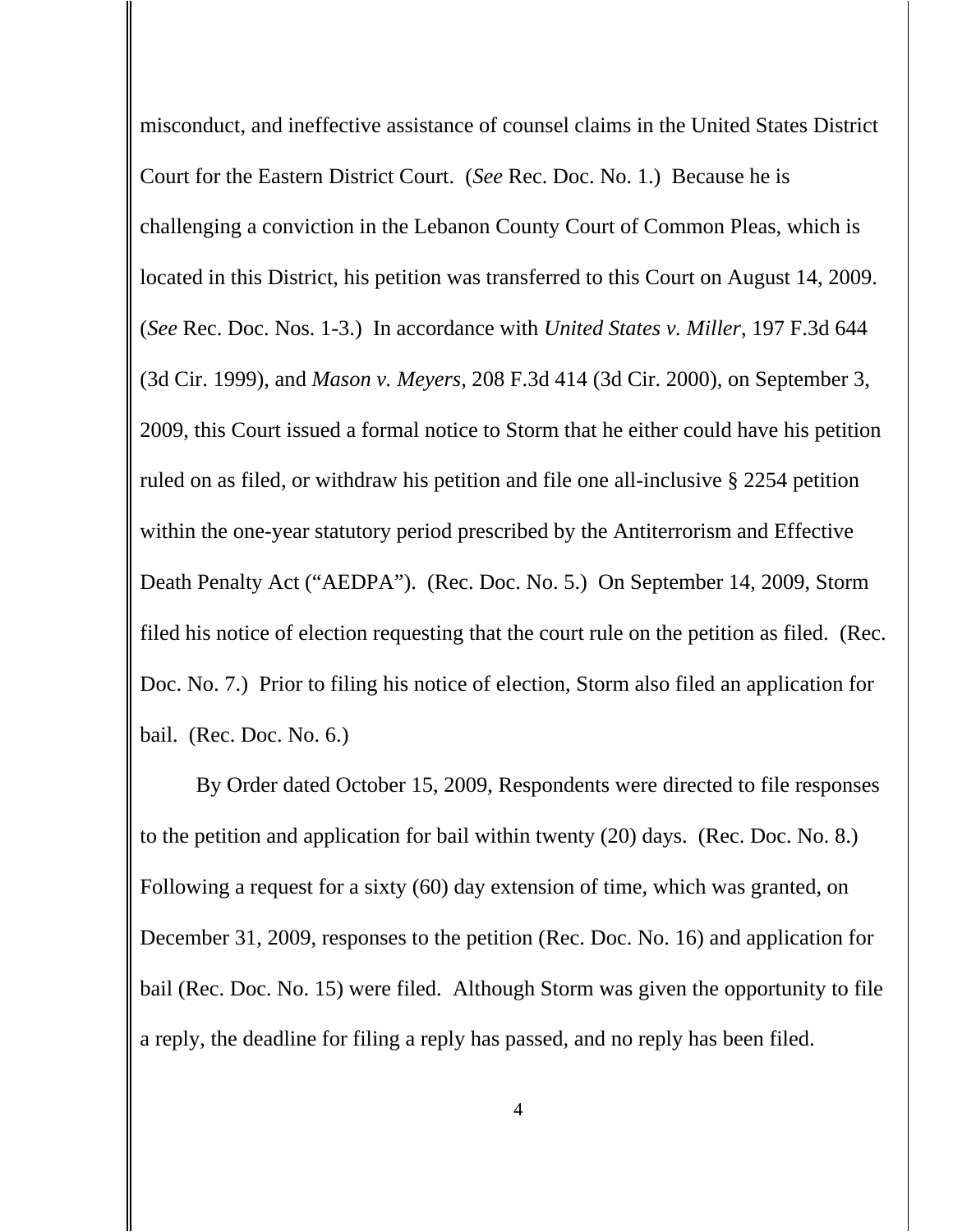Therefore, the petition is ripe for review.

#### **II. DISCUSSION**

 As a general rule, a state prisoner must exhaust available state court remedies before seeking habeas relief in federal court. 28 U.S.C. §§ 2254(b), (c); *Rose v. Lundy*, 455 U.S. 509, 515-20 (1982); *Toulson v. Beyer*, 987 F.2d 984, 986 (3d Cir. 1993); *Gibson v. Scheidemantel*, 805 F.2d 135, 138 (3d Cir. 1986). "Unless it would be patently futile to do so [state prisoners] must seek relief in state court before filing a federal habeas petition . . . ." *Santana v. Fenton*, 685 F.2d 71, 77 (3d Cir. 1982).2 The exhaustion requirement "is not a mere formality. It serves the interests of comity between the federal and state systems by allowing the state an initial opportunity to determine and correct any violations of a prisoner's federal rights." *Gibson*, 805 F.2d at 138.

To satisfy the exhaustion requirement, a federal habeas petitioner must have presented the facts and legal theory associated with each claim through "one complete round of the State's established appellate review process." *O'Sullivan v. Boerckel*,

<sup>2</sup> Exceptions to the exhaustion requirement are made when: (1) the state corrective process is so deficient as to render any effort to obtain relief futile, 28 U.S.C. § 2254(b); (2) acts of state officials have, in effect, made state remedies unavailable to the petitioner, *Mayberry v. Petsock*, 821 F.2d 179, 184 (3d Cir. 1987); or (3) "inordinate delay" in state proceedings has rendered state remedies ineffective. *Story v. Kindt*, 26 F.3d 402, 405 (3d Cir. 1994); *Schandelmeier v. Cunningham*, 819 F.2d 52, 55 (3d Cir. 1986).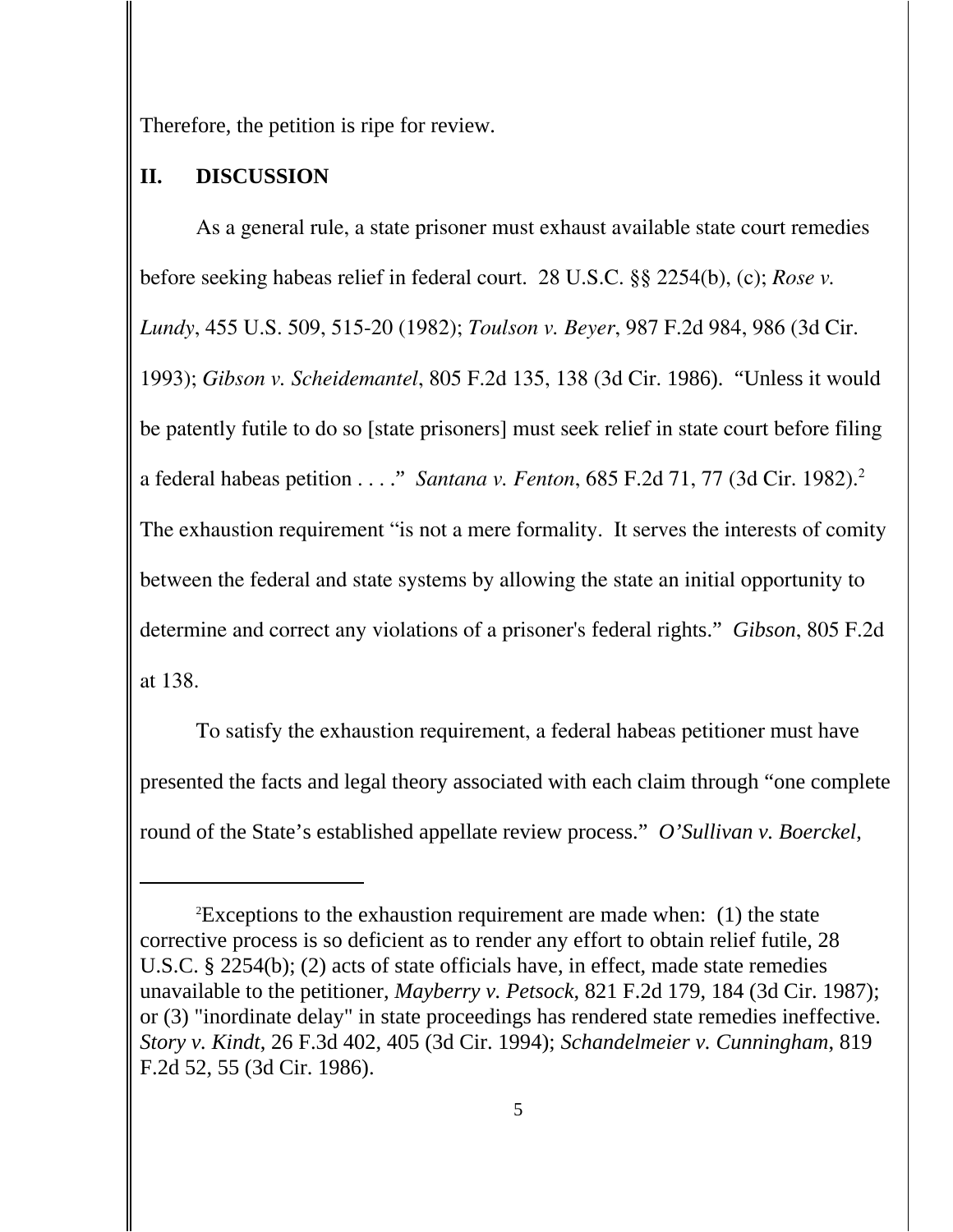526 U.S. 838, 844-45 (1999); *see also Holloway v. Horn,* 355 F.3d 707, 714 (3d Cir. 2004). A petitioner is not deemed to have exhausted the remedies available to him if he has a right under the state law to raise, by any available procedure, the question presented. 28 U.S.C. § 2254(c); *Castille v. Peoples*, 489 U.S. 346, 350 (1989). Moreover, the petitioner bears the burden of demonstrating that he has satisfied the exhaustion requirement. *Lines v. Larkins*, 208 F.3d 153, 159 (3d Cir. 2000) (citing *Lambert v. Blackwell*, 134 F.3d 506, 513 (3d. Cir. 1997)).

In the instant case, Storm's claims have not been fully presented to the state courts because his appeal from the dismissal of his PCRA petition still is pending. In the interests of comity, this Court must allow the state proceedings to conclude before entertaining Storm's habeas petition. Accordingly, Storm's petition will be dismissed without prejudice as premature. $3$  His application for bail will be denied as moot.

<sup>&</sup>lt;sup>3</sup> Federal courts may deviate from the exhaustion requirement only in highly exceptional circumstances, such as where a petitioner lacks any real opportunity to obtain redress in the state court, or if the corrective process was so clearly deficient as to render futile any effort to obtain relief. *See Duckworth v. Serrano*, 454 U.S. 1 (1981). Although Storm alleges within the first ground in the instant petition that he was denied due process as a result of the delay that occurred between the filing of his PCRA petition and the issuance of a Rule to Show Cause, there is no basis to find that this delay rendered state remedies ineffective. Despite the delay, Storm ultimately obtained a hearing on his PCRA petition, and he has not alleged that any delay has occurred in his appellate proceedings or suggested that the relief he requests from the Pennsylvania Superior Court would be somehow unavailable to him even if it is warranted. Consequently, he cannot obtain premature federal review of his claims.